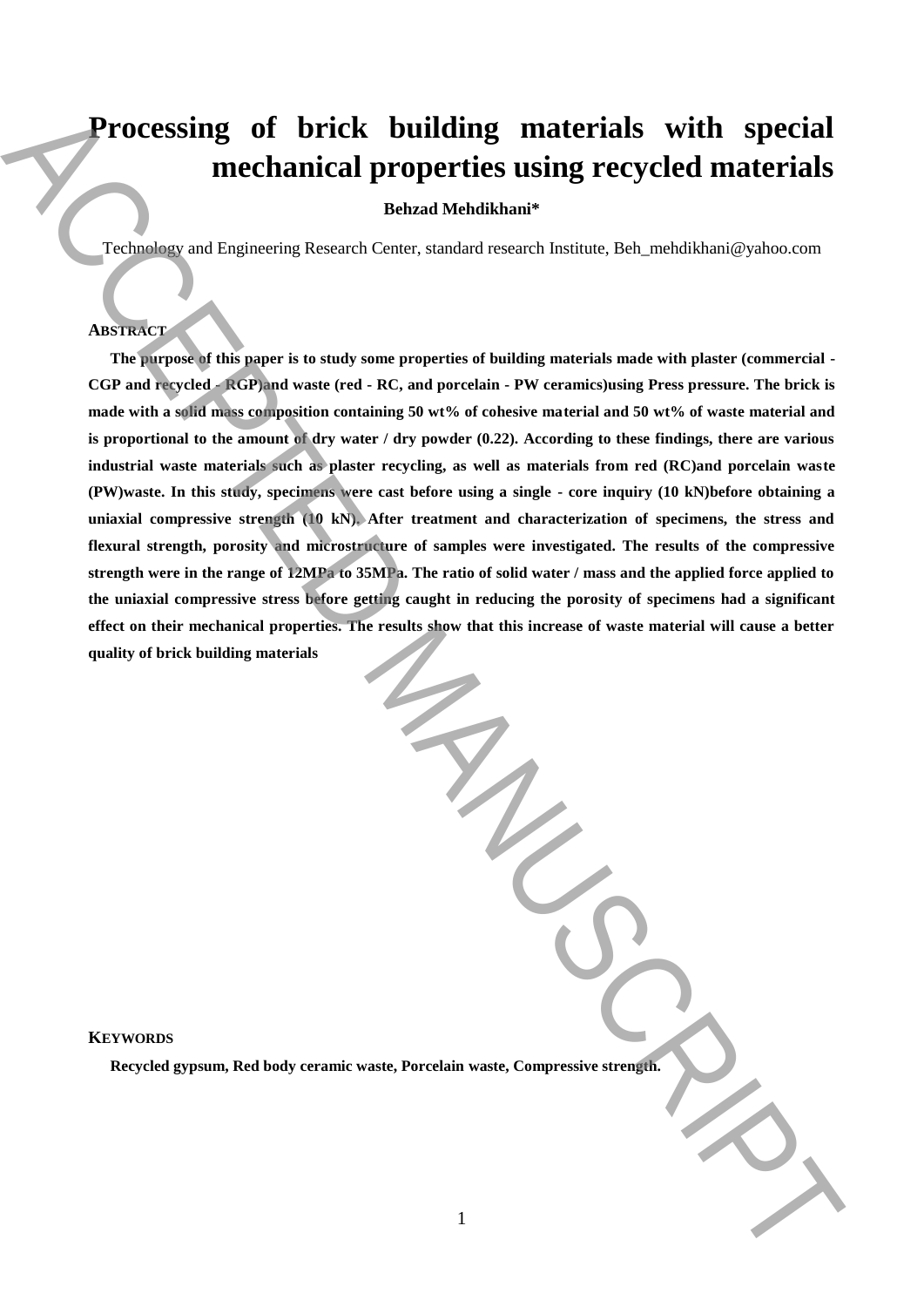## **1. Introduction**

Gypsum plaster can be considered as environmentally friendly materials and low energy consumption for production. The slaughter temperature for gypsum plaster is in the temperature range of 125 to 180 degrees Celsius. At this temperature, water vapor disappears and carbon dioxide is released from the material due to the heat of the furnace [11]. During the production and use of gypsum plaster in urban construction, a large amount of gypsum plaster waste (GPW) is produced. GPW is an inactive substance that has the potential to contaminate groundwater. Under anaerobic conditions, the sulfate in the landfill, which causes a bad odor for staff and residents around these neighborhoods and also rusts the pipes, can be converted to hydrogen sulfide (H2S) [12- 15 ]. GPW can be reused or recycled. Because it has the same function compared to the original gypsum plaster [16 17]. Killing GPW requires little Word energy. Suarez et al. Showed that the energy used for the gypsum recycling process is 65% less than that used to obtain natural gypsum [18].

#### **2. Methodology**

In this research, commercial gypsum plaster (CGP), recycled gypsum plaster (RGP), RC, PW and water from municipal water supply system were used. RC used in this research is a combination of red body ceramic tile waste. This substance was used without any changes. PW was supplied from the waste of porcelain factories. This material was crushed and ground to obtain a soft powder, then sieved until 95% of it passed through a 45 µm sieve, and finally a homogeneous powder was obtained. CGP was used without any changes. RGP, produced by local construction companies, was collected and dried in the sun to remove moisture, then crushed by hand with a mortar. The material was then milled by a hammer mill and formed into particles less than 3 microns in size. The resulting powder was calcined (killed) in a dryer at constant temperature (150 $\degree$  C) for 1 hour.

#### **3. Results and Discussion**

#### **3.1. Setting time**

The results show that RC and PW delayed setting time. These results are consistent with the results obtained by Khalil et al. Longer setting times occur in samples with RC or PW because these mixtures have a small amount of viscous substance that can react with water, resulting in slower reaction progress.The results show that the effect of increasing lesions on CGP uptake is greater than RGP. In both types of gypsum, RC increases the setting time at a higher rate than PW. In all mixtures, the sensitivity of this effect to the initial setting time was higher than the final setting time. The final setting time of mixtures with recycled gypsum plaster and waste (RGP RC and RGP PW) was very close to the final setting time of mixtures made with only recycled gypsum plaster (RGP).

#### **3.2. Mechanical properties**

Compressive strength results show that CGP had the highest results in terms of compressive and flexural strength at all times. The mechanical coordinates of CGP were higher than RGP, which Bardella and Camarini observed in molds without any loading pressure. Addition of compressive strength lesions reduces CGP samples [17]. At 28 days, CGP RC and CGP PW compressive strength decreased by 52.2% and 58.3% compared to CGP, respectively. The results were consistent with the results of Ayres et al. And San Antonio Gonzalez et al., Who reported that the strength of gypsum plaster composition decreases with the addition of waste [5]. The results showed that adding lesions to RGP did not cause a significant change in compressive strength. The 28-day compressive strength was between 12 MPa and 35 MPa. The compressive strength results of RGP RC in 28 days were slightly higher than the results obtained by Sen Antonio Gonzalez et al. [5] from gypsum composites containing RC and also higher than commercial gypsum plaster (CGP). **1.** Introduction of the third is the third better in the the time in the time in the time in the time in the time in the time in the time in the time in the time in the time in the time in the time in the time in the tim

#### **3.3. Absorption of total water and its disposal**

The results of total water uptake and desorption at 28 days showed that CGP samples molded by pressing pressure had lower water uptake and desorption before initial setting compared to CGP, which was made without any pressing pressure.

#### **4. Conclusion**

In this research, gypsum mixtures (commercial and recycled) using industrial waste (RC red ceramic and PW porcelain waste) to produce building components were investigated. Mixtures with 50% by weight of adhesive and 50% by weight of waste with water / solid mass ratio were considered 0.22. Prior to setting, uniaxial loading pressure was used to mold the components. Compacted mixtures had better mechanical performance and less porosity compared to conventional gypsum. Microstructural analysis showed high